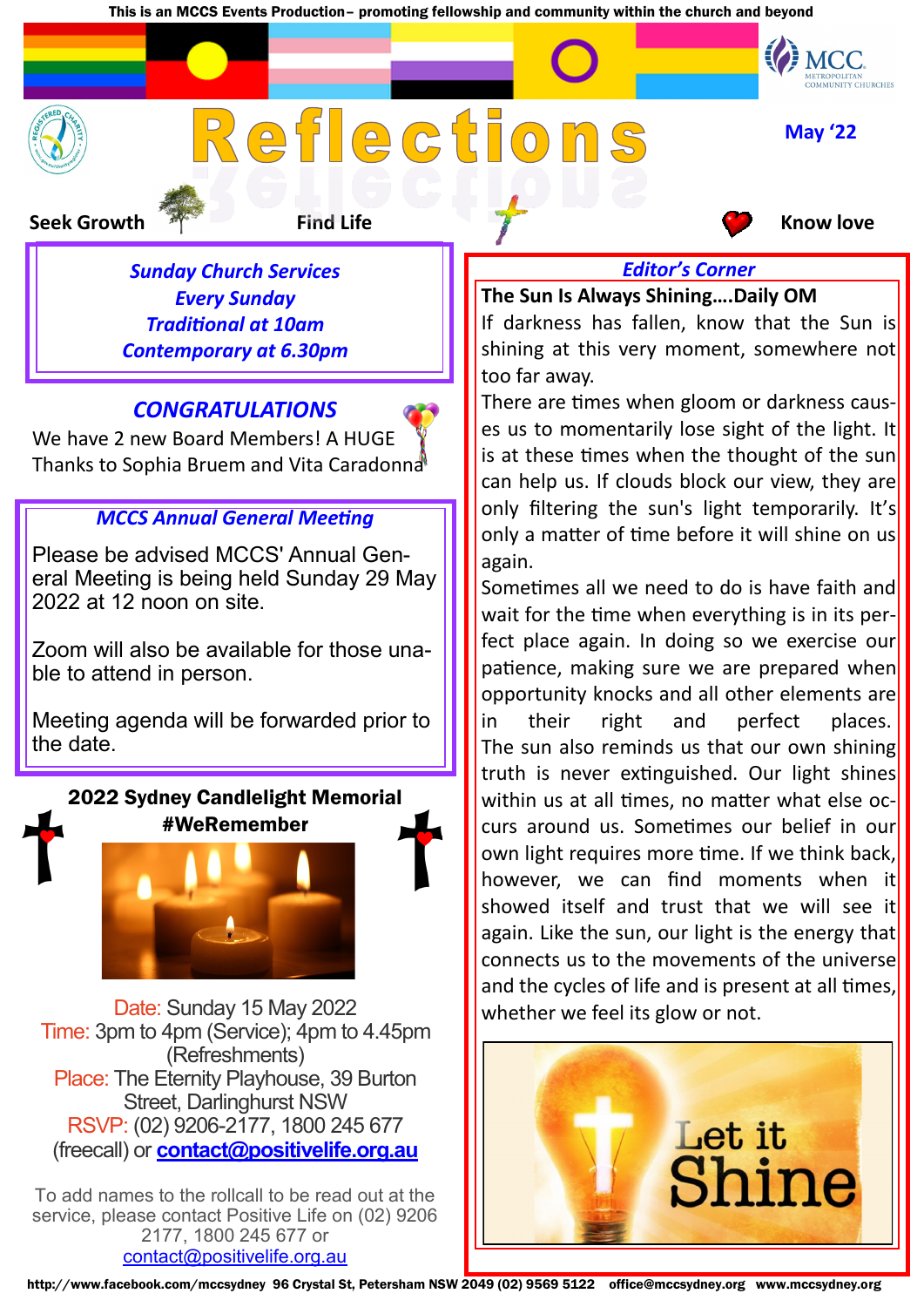This is an MCCS Events Production– promoting fellowship and community within the church and beyond

**May 2022 Page 2** 

### *LIFEWORDS*

## **HAPPY ENDINGS**

### **Acts 15:36-41**

**Some time later Paul said to Barnabas, "Let us go back and visit the believers in all the towns where we preached the word of the Lord and see how they are doing." Barnabas wanted to take John, also called Mark, with them, but Paul did not think it wise to take him, because he had deserted them in Pamphylia and had not continued with them in the work. They had such a sharp disagreement that they parted company. Barnabas took Mark and sailed for Cyprus, but Paul chose Silas and left, commended by the believers to the grace of the Lord. He went through Syria and Cilicia, strengthening the churches. (NIV)**

### **2 Timothy 4:9-11**

**Do your best to come to me quickly, for Demas, because he loved this world, has deserted me and has gone to Thessalonica. Crescens has gone to Galatia, and Titus to Dalmatia. Only Luke is with me. Get Mark and bring him with you, because he is helpful to me in my ministry. (NIV)**

Two passages that are separated in time and subject matter and yet contain one fascinating and encouraging link: a man called Mark. In the first passage, this man Mark had so upset Paul on one of his mission journeys that Paul refused to be in his company. Mark had apparently let him down so badly that the relationship was impaired. In the second passage, which is literally the last recorded words of Paul, he is asking that this same man, Mark, be brought to him. Paul values him so highly.

Our lives are littered with damaged or broken relationships. Others have let us down: we have disappointed them. Friendships have faded. We come to be uncomfortable with certain people: there is something between us. **Cont'd over**

### *continued*

And we wonder if it can ever be put right. For those who belong to Jesus, the answer must always be "yes". In God's time, the misunderstandings, the betrayals, the wounds, can all be healed. Relationships are retrievable. It might take much patient work, and may involve us in some painful repentance. Who knows how long it took Paul and Mark to be reconciled and what it cost them along the way? But our God is the God of the second chance. God doesn't want us to live in the dead ends of disappointment and betrayal. We are invited to realize that those who let us down are only human: just like us. God invites us to move from cynicism and self pity to an embracing of a new beginning, a second chance.

How good it would be if our last recorded words were to feature hints of damage undone; hurts healed; friendships restored. This doesn't happen through human effort or sentimental dreaming. It happens when we surrender all our relationships into the hands of the God who offers to make all things new. With this God, the unhappy chapters of our relational lives need not be the entire story. There can be a happy ending.

Blessings, David Reay

### **A Blessing For You**



May the God of Comfort bless you. May God's care for you ease all that is troubling to you and reassure you in times of adversity. May you be encouraged by the whisper of God's love for you in the centre of your being and may you rest securely in the arms of the One who will never let go of you. May you extend the hand of comfort to those around you who are in need of that same reassurance. May the God of Comfort be with you. --Maxine Shonk, OP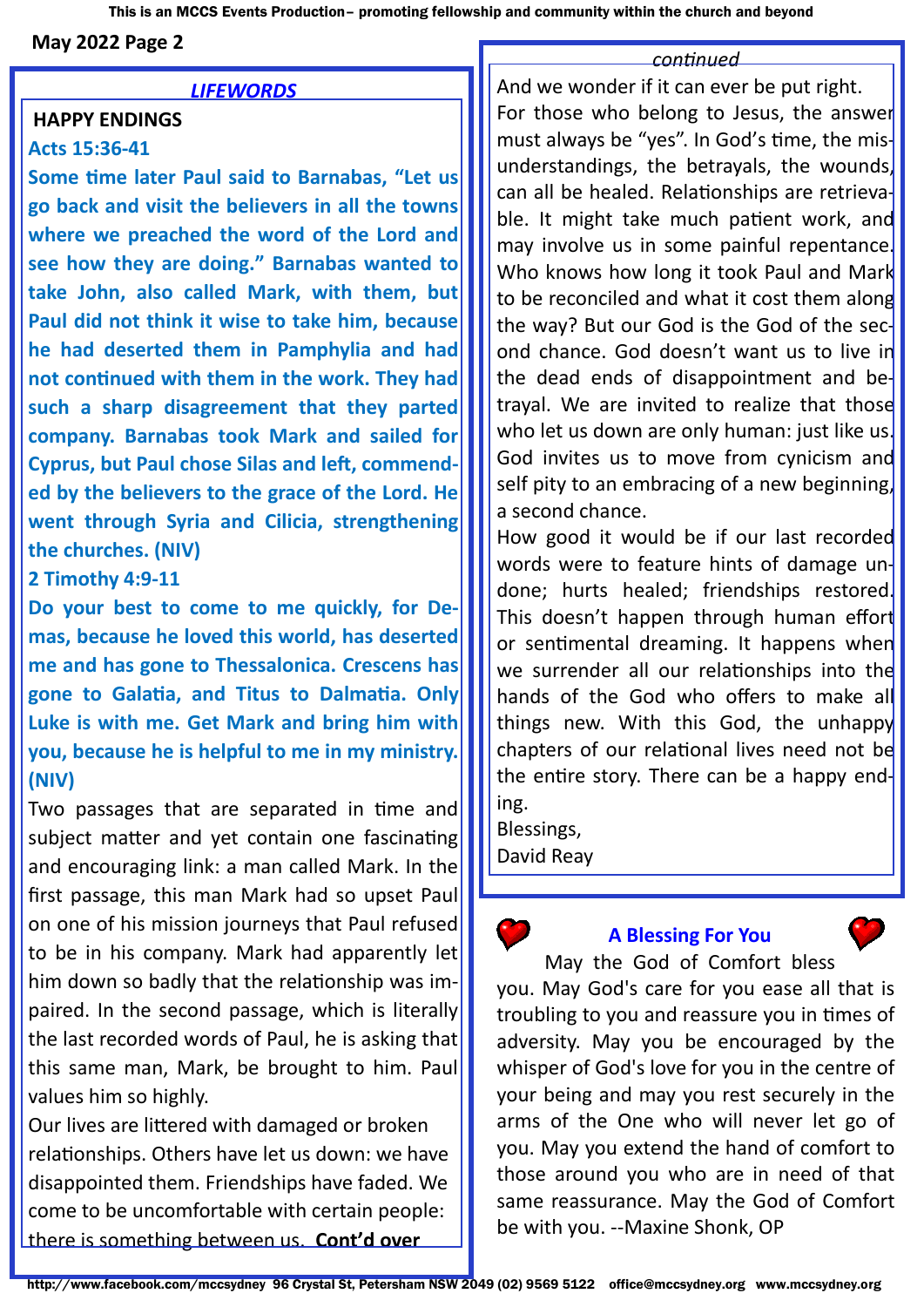### *A Post Good Friday Reflection* **May 2022 Page 3**

The very season of Lent presents every believer with a special and Blessed Invitation from our Precious Saviour, to come on a journey of life with Him. He invites us to be with Him, through it all. In the final week of our Saviour's earthly life, He went from the natural high of His majestic and triumphant entry into the Holy City of Jerusalem, with crowds of people shouting His praise and calling Him the Blessed One -- to the heartbreaking low of Good Friday. **How are we doing after this Good Friday, my sibling believers?** Are we still with Jesus, today? His Invitation Still Stands, you know! He invited us to experience everything with Him! Not only the betrayal of His close companions, but the indignities of a mob-arrest and being taken away by force, like a common criminal. Then the cruelty of a public beating, the insensitivity of the soldiers and some in the crowds who mocked Him.

**So how are we doing, believers?** Are we able to stay with Jesus? Can we stick with Him now? Or, are we running away, like some of those first disciples? Will we follow Him now, only from a safe distance, like Peter did on that dark and lonely night of the soul?

What can I say to encourage you to stay the course? What can we say to ourselves and to each other to keep us from turning our faces away and rejecting the Cross, which Jesus has so clearly faced? Let me say three things, which all boil down to one thing: The Promises of God.

1) God has promised never to leave us or forsake us. The Psalmist reminds us that Yhwh-Almighty will take me up. Jesus Himself, gave us these words, "Lo, I am with you always, even unto the end of the ages/of all time. If Jesus has promised never to leave us, how can we turn away from Him?

2) God has promised that we will never be tempted beyond what we can bear, but with every trial, God provides a way of escape -- a way out. Yes, Jesus is our Way-Maker. Like those first disciples once said to Jesus, "Lord, if

we turn from you, where shall we go; only You have the words of life."

3) The New Testament makes it clear -- "Nothing can separate us from the love of God which we have in Christ Jesus, our Lord."

What each and every one of us must do is to decide on our response to the challenges that come with Good Friday in our lives. I believe the best response we can make to the pain and agony of Good Friday (and of life in general), is this: **Be Strong and Take Courage**. We can do this, no matter how weak and afraid we may feel. With Christ, In Christ, who shapes our new Christian character, we can still respond with strength and courage to whatever life brings our way.

In his new book, "Carry On--Reflections for a New Generation" by the late and great US Congressman from Atlanta, Georgia, USA, the honourable John Lewis has written,

*"Courage reflects your spirit. It reflects something deep within all of us who would rather defy an authority than go along with something that is morally wrong. Raw courage makes us stand up and speak out in the face of fear. Courage helps us overcome doubts and reservations. It's not something that comes from reason or logic but is born from the heart and the divine purpose to take the right path."*

"There may be a time when history calls upon you. There may be an injustice that has hurt you, your friends or community. How will you respond? Will you support those who are oppressed? By listening to the voice within, you will find the courage and power to do what is right, even if it is unpopular at the time. This inner courage will command you to respond to fighting with peace and respond to hate with love."

I pray that we may all find this kind of courage for the living of these days and in

these times. Amen Rev. Elder Carolyn J. Mobley-Bowie MCC Council of Elders